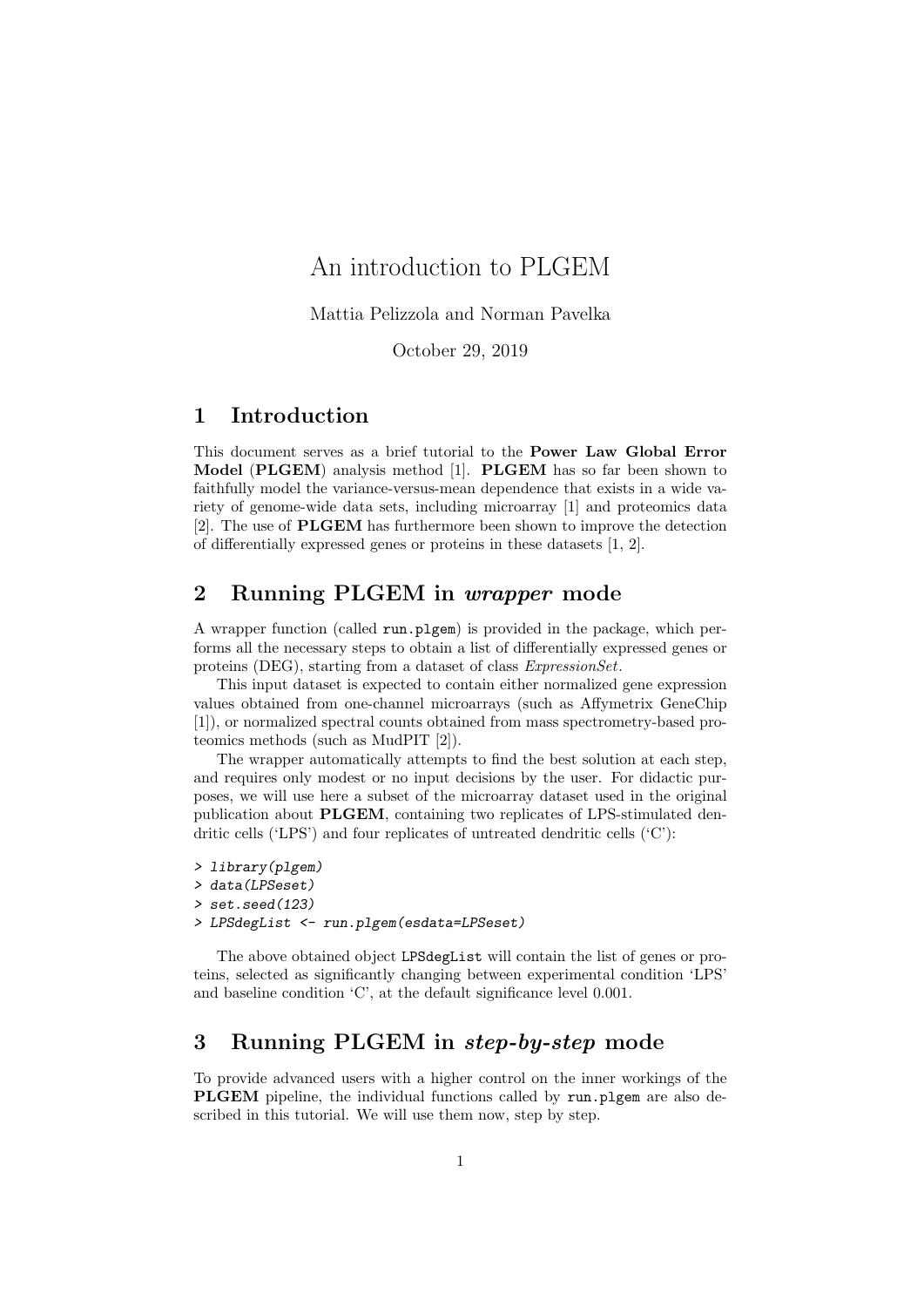#### 3.1 Fitting of the model to a data set

The first step is to fit the model to the microarray or proteomics dataset. By fitting the model we will obtain a mathematical relationship that will allow us to determine the expected standard deviation associated to a given average gene expression value or average protein abundance level.

PLGEM can only be fitted on a set of replicates of a same experimental condition, therefore we first need to choose which condition to use for the fitting step. In our dataset two conditions are provided: 'C' and 'LPS'. Usually the most replicated one is chosen, in this example we will therefore choose the first condition 'C' (i.e. fitCondition="C"), because it contains four replicates. Technically, we may have decided to fit the model also on the two 'LPS' samples, as two replicates are required and sufficient to fit a PLGEM. But having 3 or more replicates improves the fitting and is usually recommended [2].

Moreover, we can can change the default values of parameters p and q. Briefly, p represents the number of intervals (or bins) used to partition the expression value range of the dataset. We observed that p can be modified over a wide range of values, without any major effects on the final results, except when it was chosen to close to the total number of genes or proteins in the dataset [1]. As a rule of thumb, p should be no more than one tenth of the number of genes or proteins. The default of 10 should therefore be appropriate for most microarray experiments, but could be set lower for proteomics data where less than 100 proteins were identified.

q is the quantile of the location-dependent spread used to fit the model. The default of q is set to 0.5, because this represents the median value, which is what you are looking for when modeling the variability. We recommend to only modify this parameter for very special purposes, e.g. for the determination of empirical confidence intervals of standard deviation.

Moreover it is possible to evaluate the fitting of the model setting the option fittingEval. If this argument is set to TRUE, a multi-panel plot is produced where the residuals of the model are evaluated. A good fit is characterized by a near-normal distribution and an horizontal symmetric plot of the ranked residuals.

Finally, setting plot.file=TRUE saves above diagnostic plot to a png file instead of the default device, therefore we won't change its default.

```
> LPSfit <- plgem.fit(data=LPSeset, covariate=1, fitCondition='C', p=10, q=0.5,
+ plot.file=FALSE, fittingEval=TRUE, verbose=TRUE)
Fitting PLGEM...
samples extracted for fitting:
   conditionName
```

```
C1 C
C<sub>2</sub> C<sub>2</sub>
C3 C
C4 Creplacing 7 zero standard deviations with smallest non-zero standard deviation...
determining modelling points...
fitting data and modelling points...
done with fitting PLGEM.
```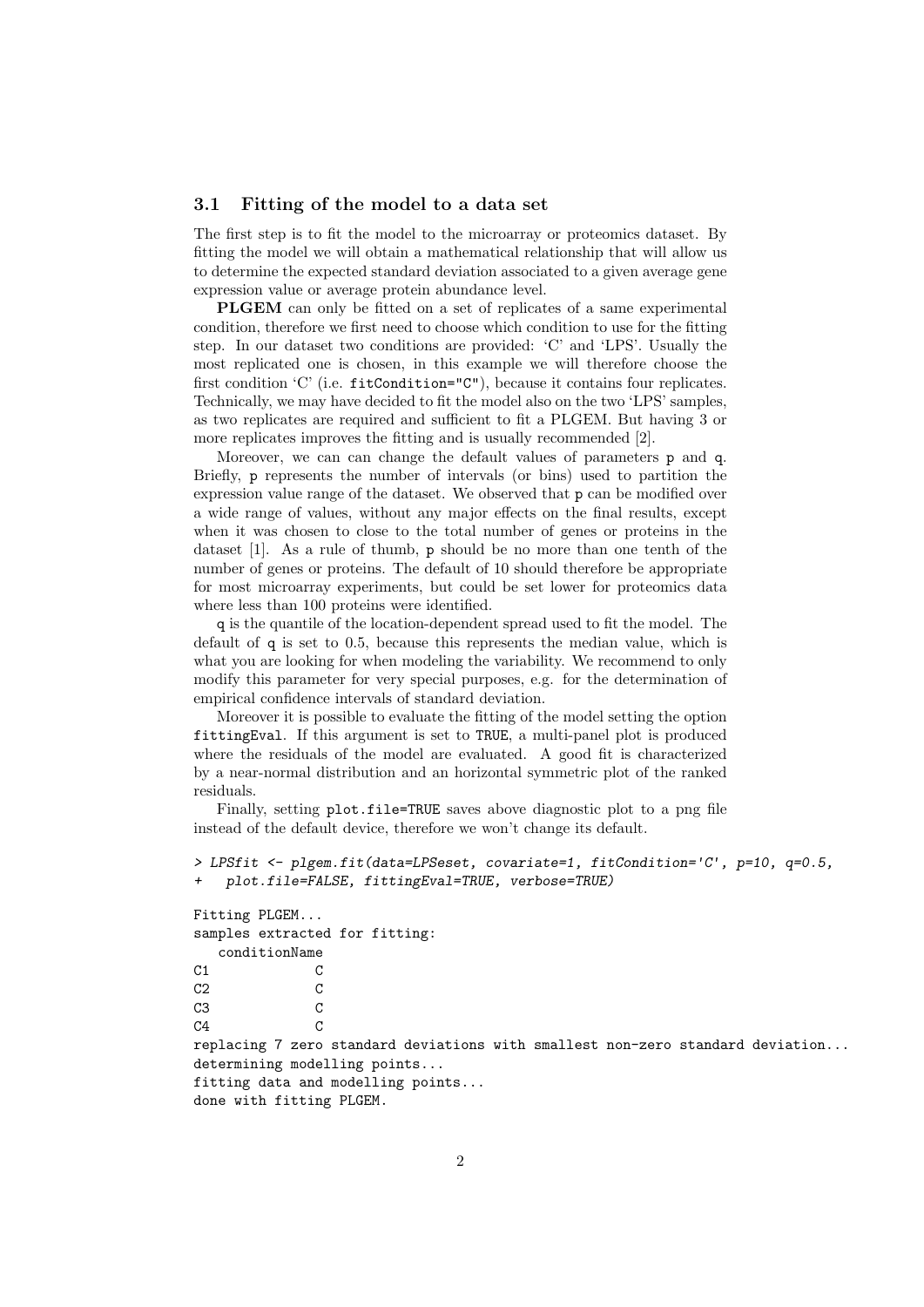

#### 3.2 Computation of observed signal-to-noise ratios

The next step is the computation of the signal-to-noise ratio (STN) statistics for the detection of differential expression. The STN is determined using the model-derived spread estimates instead of the data-derived ones. Therefore it is necessary to give to the plgem.obsStn function the model parameters slope and intercept determined during the model fitting that are contained in the value returned by plgem.fit function. By default, all experimental conditions (according to the values of the covariate defined in the phenoData slot of the  $ExpressionSet$  are compared to the first condition (baseline). If the condition to be treated as the baseline is not the first one, we can change this by modifying the argument baselineCondition. A matrix of observed STN is determined, where the number of rows are the number of genes or proteins in the dataset and the number of columns are the number of comparisons that can be performed in the dataset (i.e. the total number of experimental conditions minus one). In this case, the dataset contains only one condition to be compared to the baseline, therefore the matrix will be a one-dimensional array of observed PLGEM-STN values.

```
> LPSobsStn <- plgem.obsStn(data=LPSeset, covariate=1, baselineCondition=1,
+ plgemFit=LPSfit, verbose=TRUE)
```
calculating observed PLGEM-STN statistics:found 1 condition(s) to compare to the baseline. working on baseline C ... C1 C2 C3 C4 working on condition LPS ...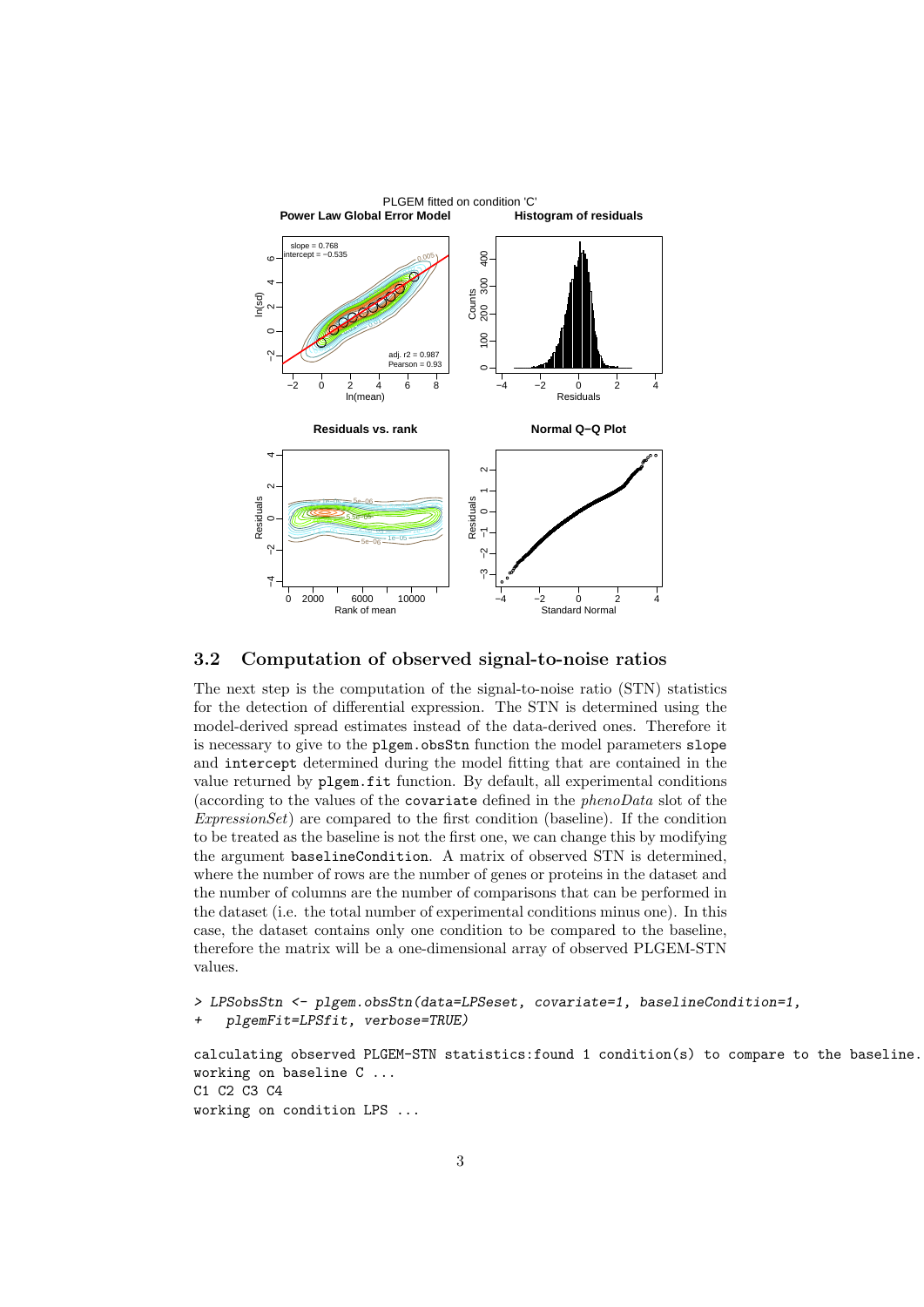LPS1 LPS2 done with calculating PLGEM-STN statistics.

#### 3.3 Computation of resampled signal-to-noise ratios

In order to get an estimate of the distribution of the test statistic under the null hypothesis of no differential expression, a resampled statistic is determined using the method described in the paper [1]. The number of iterations of the resampling step should be correlated with the total number of replicates that are present in the data set. If this argument is set to "automatic", the number of iterations is automatically determined based on the total number of possible combinations. In this case, an upper threshold of 500 iterations is set to avoid excessive computation time. This should be fine for most purposes.

```
> set.seed(123)
> LPSresampledStn <- plgem.resampledStn(data=LPSeset, plgemFit=LPSfit,
    iterations="automatic", verbose=TRUE)
calculating resampled PLGEM-STN statistics:found 1 condition(s) to compare to the baseline.
baseline samples:
C1 C2 C3 C4
resampling on samples:
C1 C2 C3 C4
Using 500 iterations...
working on cases with 2 replicates...
     Iterations: 100 200 300 400 500
done with calculating resampled PLGEM-STN statistics.
```
#### 3.4 Computation of p-values

Next, p-values are calculated for each observed STN value via a call to function plgem.pValue. Resampled STN values are also required by this function, because they will be used to build empirical cumulative distribution functions of the STN values that can be observed under the null hypothesis:

> LPSpValues <- plgem.pValue(observedStn=LPSobsStn,

```
+ plgemResampledStn=LPSresampledStn, verbose=TRUE)
```
calculating PLGEM p-values... done.

```
> head(LPSpValues)
```

```
LPS_vs_C
100001_at 0.157816784
100002_at 0.148836323
100003_at 0.001264254
100004_at 0.216837604
100005_at 0.349002883
100006_at 0.510843690
```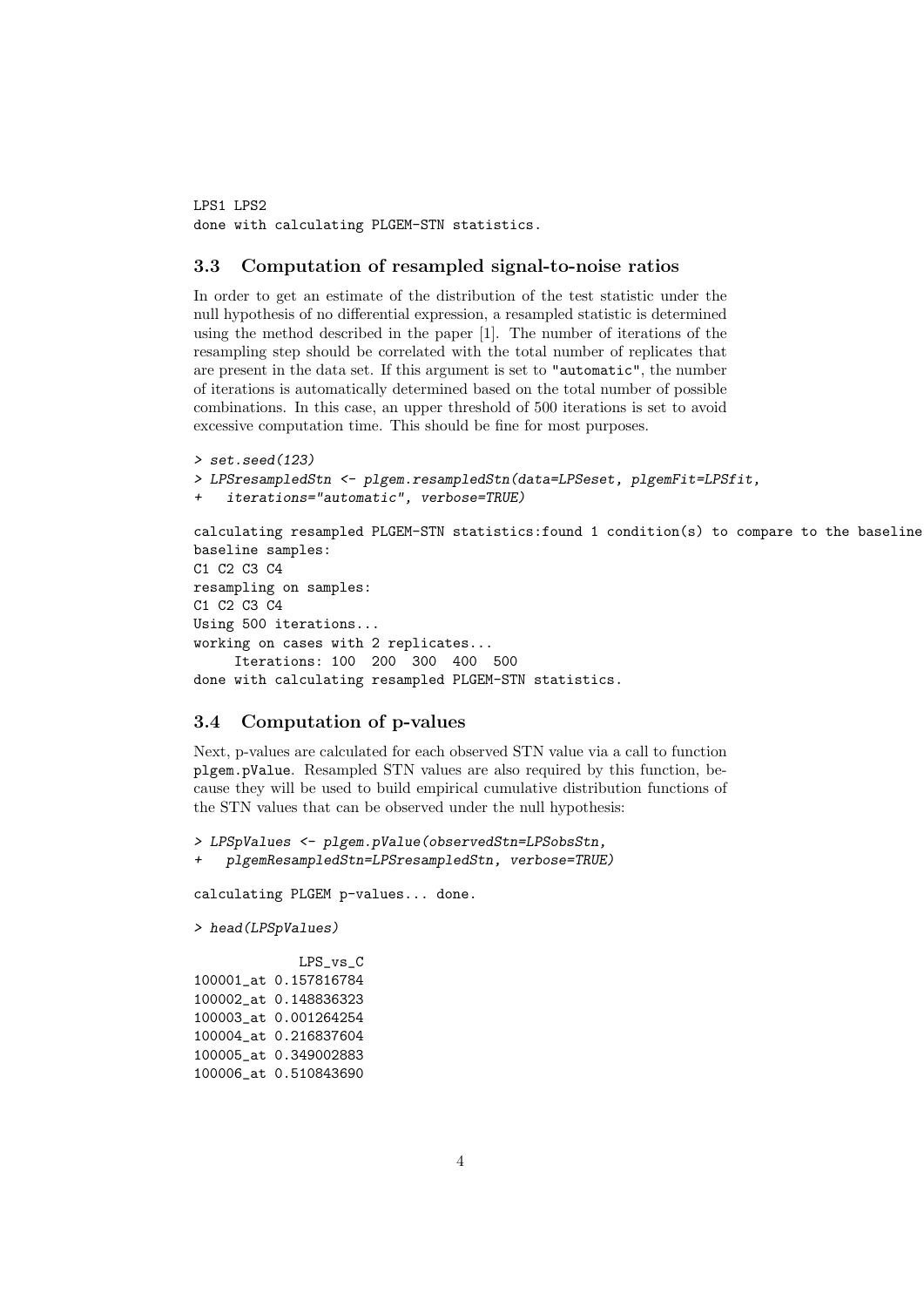### 3.5 Detection of differentially expressed genes or proteins (DEG)

Finally, DEG are selected at the given significance level delta via a call to function plgem.deg. The chosen value of delta can be seen as an estimate of the False Positive Rate (FPR). Therefore, in case of a microarray dataset with 10,000 genes of which not a single one is truly differentially expressed, choosing delta=0.001 will select roughly 10 genes by chance:

```
> LPSdegList <- plgem.deg(observedStn=LPSobsStn, plgemPval=LPSpValues,
   delta=0.001, verbose=TRUE)
```
selecting significant DEG:found 1 condition(s) compared to the baseline. Delta =  $0.001$ Condition =  $LPS_vs_C$ delta: 0.001 condition: LPS\_vs\_C found 360 DEG

done with selecting significant DEG.

```
> head(LPSdegList$significant[["0.001"]][["LPS_vs_C"]])
```
[1] "100012\_at" "100213\_f\_at" "100277\_at" "100278\_at" "100342\_i\_at" [6] "100379\_f\_at"

Above function returns a list with a number of items that is equal to the number of different significance levels delta used as input. In this case the default single value of 0.001 was used, so the list will contain only one item at this level. This item is again a list, whose number of items correspond to the number of performed comparisons, i.e. the number of conditions in the starting ExpressionSet minus the baseline, in this case again only one. In each list-item the values are the observed STN and the names are the IDs of the significantly changing genes or proteins, as defined in the ExpressionSet.

Finally, the obtained list of DEG can be written to the current working directory using the plgem.write.summary function.

```
> sessionInfo()
```

```
R version 3.6.1 (2019-07-05)
Platform: x86_64-pc-linux-gnu (64-bit)
Running under: Ubuntu 18.04.3 LTS
Matrix products: default
BLAS: /home/biocbuild/bbs-3.10-bioc/R/lib/libRblas.so
LAPACK: /home/biocbuild/bbs-3.10-bioc/R/lib/libRlapack.so
locale:
 [1] LC_CTYPE=en_US.UTF-8 LC_NUMERIC=C
 [3] LC_TIME=en_US.UTF-8 LC_COLLATE=C
 [5] LC_MONETARY=en_US.UTF-8 LC_MESSAGES=en_US.UTF-8
 [7] LC_PAPER=en_US.UTF-8 LC_NAME=C
 [9] LC_ADDRESS=C LC_TELEPHONE=C
[11] LC_MEASUREMENT=en_US.UTF-8 LC_IDENTIFICATION=C
```